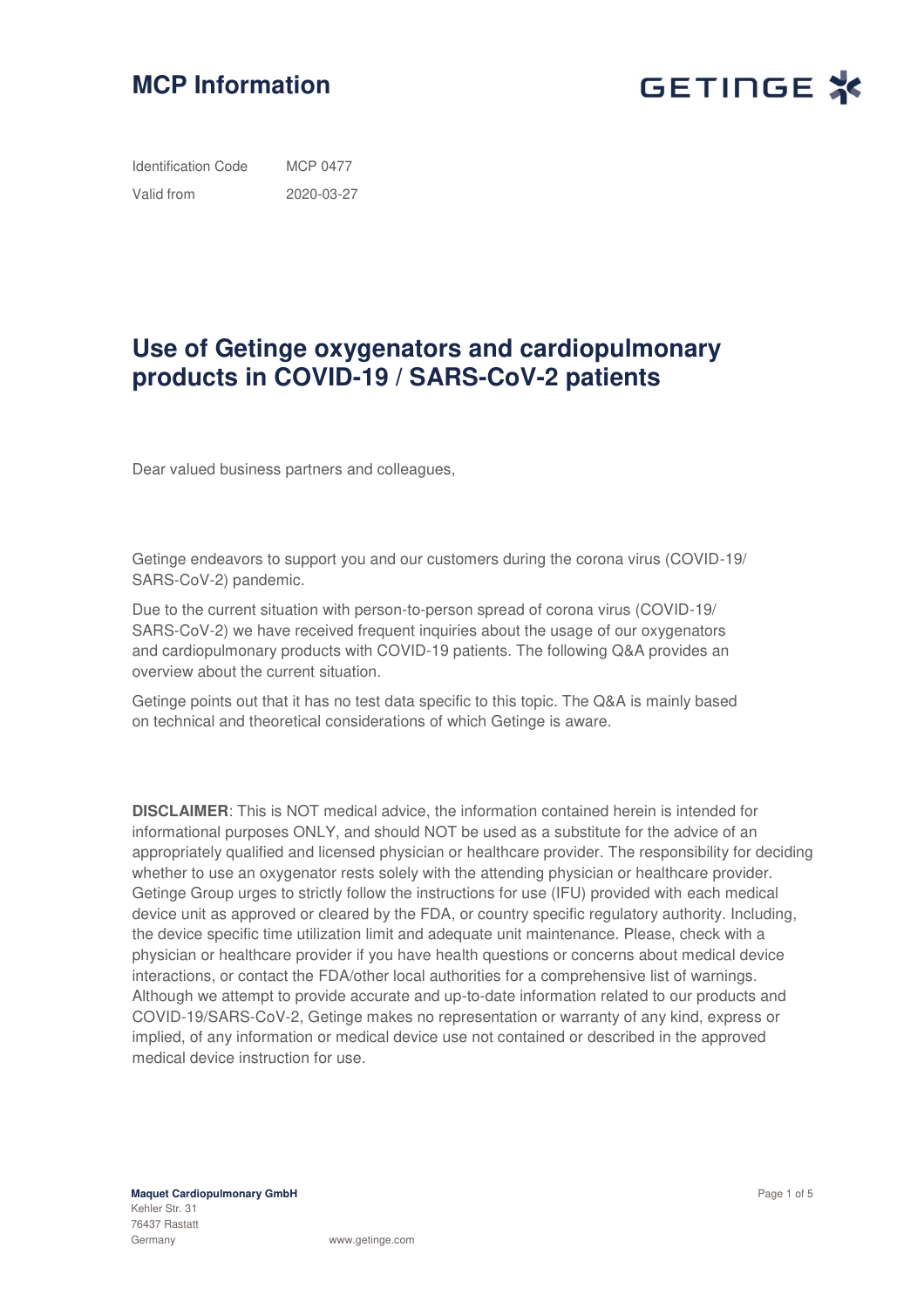# **Q&A**

### Has COVID-19 been identified in blood specimen of patients?

We are currently only aware of a few publications from China<sup>1,2</sup> in which the COVID-19 virus has been detected in patient blood. Nevertheless, the existing publications show that this scenario is possible.

# Can the COVID-19 virus, if present in patient's blood, migrate to the gas side of the Getinge oxygenator?

We address this concern in parts. See below.

### **How do we assess the likelihood of a virus transmission in Getinge oxygenators with microporous gas exchange fibers?**

Microporous membranes by definition have micropores. Getinge is using microporous fibers with a technically specified pore size of up to 200 nm (≤0.2µm). Based on the reported diameter of the virus<sup>3</sup> ( $\approx$  60 - 140 nanometers) there is a (theoretical) risk of virus transmission across the gas exchange membrane. In simple words, the virus could leave patients' blood, enter the inner lumen of gas fibers and leave the oxygenator through the gas outlet passing from the blood to the gas side of such oxygenators. The virus could potentially reach the gas fiber inner lumen if plasma leakage occurs. We currently believe that the corona virus will probably not be able to migrate to the gas side without a liquid medium (due to the lack of driving force causing it to leave the blood).

If a Getinge microporous membrane oxygenator is used beyond the recommended duration limit of 6 hours, blood plasma could leak through the microporous of gas exchange fibers from blood to the gas containing inner lumen of such oxygenators. This is a well-known limitation of oxygenators with microporous gas exchange fibers and it is not specific to Getinge oxygenators.

During the process of plasma leakage, corona virus could potentially escape patient's blood and spread into the environment via the gas outlet of a microporous membrane oxygenator. However, as of today, Getinge has not received any report of actual or suspected virus release through the mechanism as described above. Nevertheless, based on currently available information it cannot be ruled out whether corona virus can transmit across microporous gas exchange fibers.

-

<sup>1</sup> Wang W, Xu Y, Gao R, Lu R, Han K, Wu G, Tan W: Detection of SARS-CoV-2 in Different Types of Clinical Specimens. JAMA 2020.

<sup>2</sup> Chang L, Yan Y, Wang L: Coronavirus Disease 2019: Coronaviruses and Blood Safety. Transfus Med Rev 2020.

<sup>&</sup>lt;sup>3</sup> Na Zhu, Dingyu Zhang, Wenling Wang, Xingwang Li, Bo Yang, Jingdong Song, Xiang Zhao, Baoying Huang, Weifeng Shi, Roujian Lu, Peihua Niu, Faxian Zhan, Xuejun Ma, Dayan Wang, Wenbo Xu, Guizhen Wu, George F. Gao, Wenjie Tan for the China Novel Coronavirus Investigating and Research Team: A Novel Coronavirus from Patients with Pneumonia in China, 2019. In: The New England Journal of Medicine. 24. January 2020, doi:10.1056/NEJMoa2001017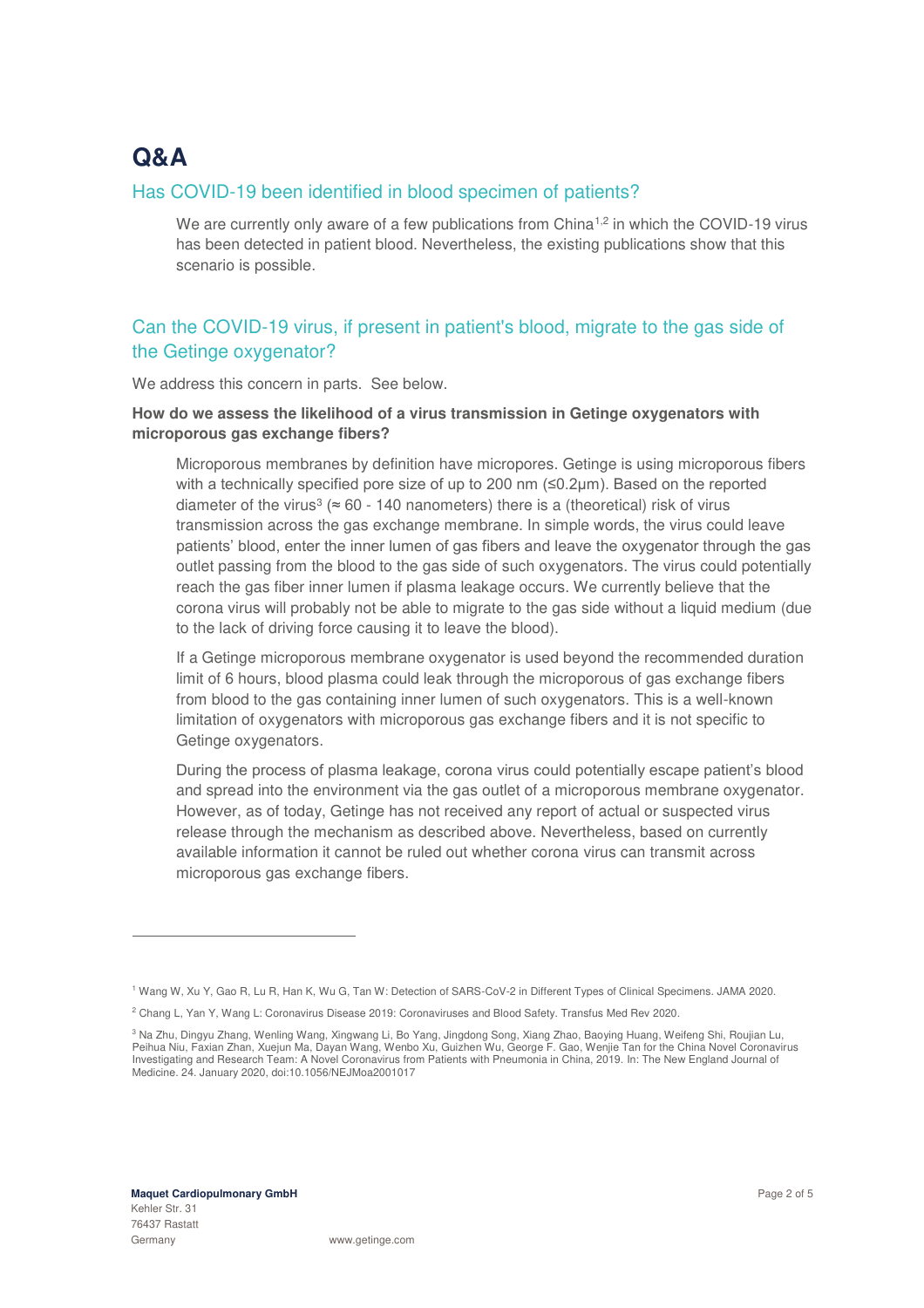Consequently, while Getinge has no evidence that the corona virus migrates through the microporous membrane of its microporous membrane oxygenators, judicious use of such Getinge oxygenators within the recommended guidelines should be strictly followed to minimize risk of corona virus spread from these oxygenators.

### **Is the use of a Getinge oxygenator with microporous gas exchange fibers in cardiac surgery on a patient with confirmed or suspected corona virus infection a risk for the customer**

As described above there is a potential infection transmission risk in case of plasma leakage. If the Getinge microporous membrane oxygenator is used according to its recommended use, then we currently believe there is no increased risk resulting from the use of our microporous oxygenators.

### **How do we assess the likelihood of a corona virus transmission in Getinge oxygenators with Polymethylpentene (PMP) diffusion membrane fibers?**

Oxygenators with PMP fibers by design has its barriers which may prevent leakage, however, testing to that end has not been performed. Getinge produces oxygenators with PMP fibers that are typically used in hospitals for extracorporeal life support. If a fully functional Getinge PMP membrane oxygenator is used for prolonged ECLS / ECMO in accordance with well-established recommendations, there is a possibility that the corona virus would not pass from the blood to the gas side of the membrane due to the use of such a plasma tight diffusion membrane oxygenator. As of today, Getinge has no evidence that the corona virus penetrates or diffuses through the PMP membrane used in such oxygenators manufactured by Getinge.

#### **Summary:**

Assuming an intact Getinge oxygenator and membrane, it is highly unlikely for a Getinge PMP membrane oxygenator to permit corona virus migration into the gas stream from the blood stream of an infected patient. For a Getinge microporous membrane oxygenator there is a potential risk for corona virus to migrate in the case of plasma leakage. Based on the facts known to Getinge at this time, the use of a Getinge PMP membrane oxygenator is preferable, wherever possible, to mitigate risk of corona virus transmission even though any viral transmission risk when using a Getinge microporous membrane oxygenator is believed to be hypothetical when such an oxygenator is used for no more than six hours.

### **What happens in the case of a pass over from the corona virus from the blood side into the gas stream?**

If a plasma leakage in a microporous oxygenator occurs, there is a potential risk that a contaminated aerosol can exit the oxygenator via the gas outlet.

The user should not use microporous oxygenators for applications over 6 hours. This significantly reduces the risk of plasma leakage.

Getinge assumes that patients with SARS-CoV-2 will only undergo a surgery in an emergency and that a corresponding infection diagnosis has already been made.

Local Standard Operating Procedure (SOP) of the institution for dealing with infectious patients must be followed.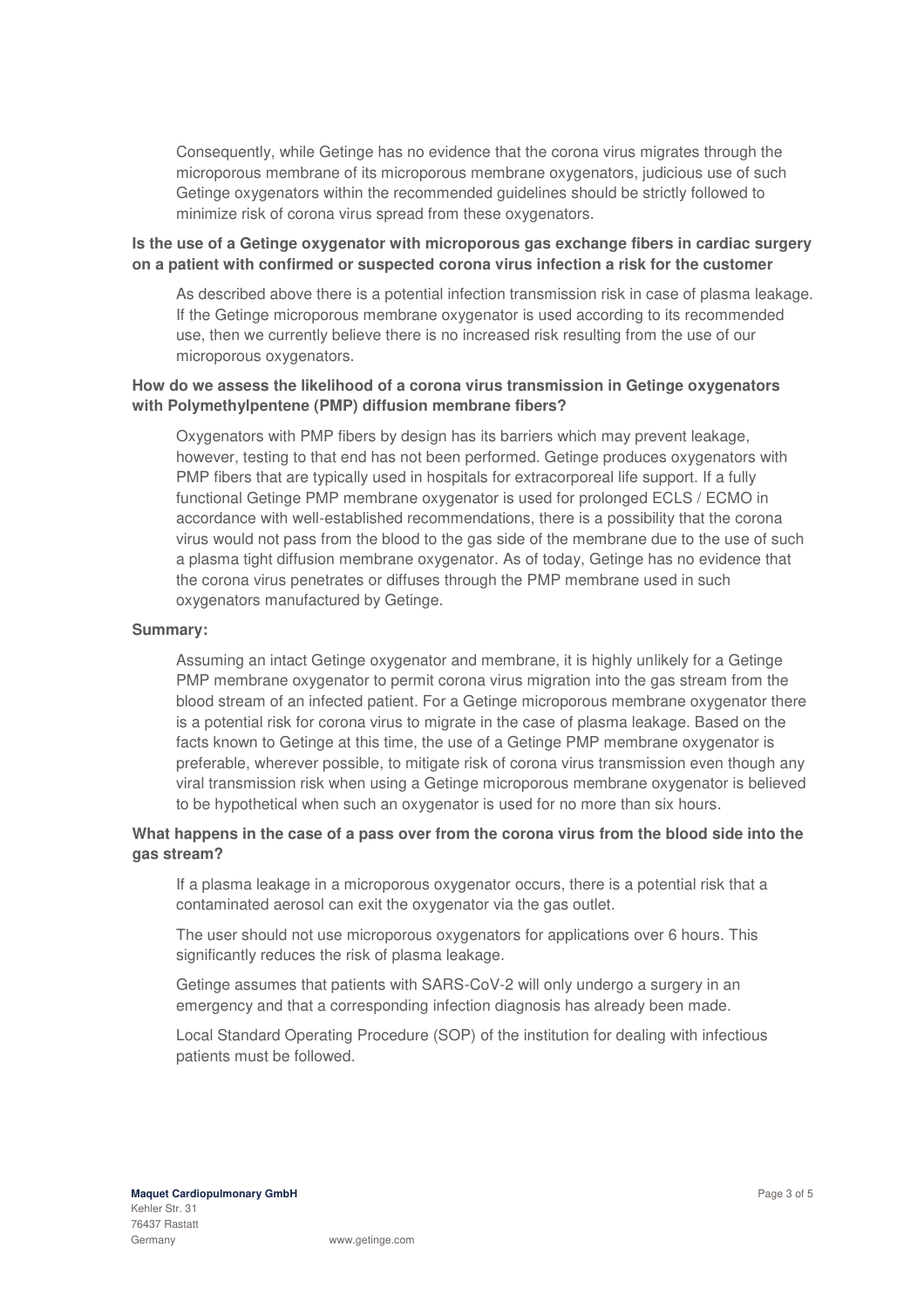If a plasma leakage occurs within the 6 hours of use of a microporous oxygenator, it must be individually decided how to proceed with a given situation (e.g. change out of the tubing set or oxygenator, finalizing the surgery, etc.).

In any case, the Standard Operating Procedures (SOP) for contaminated environment and material respectively of the local institution must be followed.

For medical devices used outside the USA, **information only available in non-US IFU**.

- It can be considered to connect the gas outlet of the oxygenator to a suction device. The user must ensure that the suction system used is an effective measure for the intended purpose.
	- o Make sure that the suction flow volume is greater than the gas feed flow volume.
	- o Ensure that the suction device does not create a negative pressure on the gas side, even in the case of a complete interruption of the fresh gas supply.

If there is a potential contamination risk, the affected staff should be tested for COVID-19 as a precautionary measure in accordance with the local Standard Operating Procedure (SOP) of the institution.

All further steps such as quarantine, etc. should be derived from the local guidelines.

## Can the corona virus, if present in patient's blood, migrate to the water side of the oxygenator?

A liquid and particle-tight TPU fiber is used as water fiber. Unless there is a technical defect (e.g. rupture or leakage), it is believed that the corona virus cannot pass from the blood side to the water side.

# Can viruses pass through the hydrophobic membrane at the de-airing port of the microporous and/or the PMP membrane oxygenator?

As long as the de-airing port of the oxygenator is closed, no aerosol or liquid may exit from the de-airing membrane, therefore, reducing risk of contamination from a virus. We also believe that there is no risk of an open de-airing port during the priming procedure as there is no blood contact at this time.

Getinge recommends to keep the de-airing port closed during use and monitor it closely.

If an active de-airing is required during use, a virus may potentially exit through the membrane since this membrane also contains micropores. It must be individually decided how to proceed with a given situation (e.g. change out of the tubing set or oxygenator, finalizing the surgery, etc.).

In any case, the Standard Operating Procedures (SOP) for contaminated environment and material respectively of the local institution must be followed.